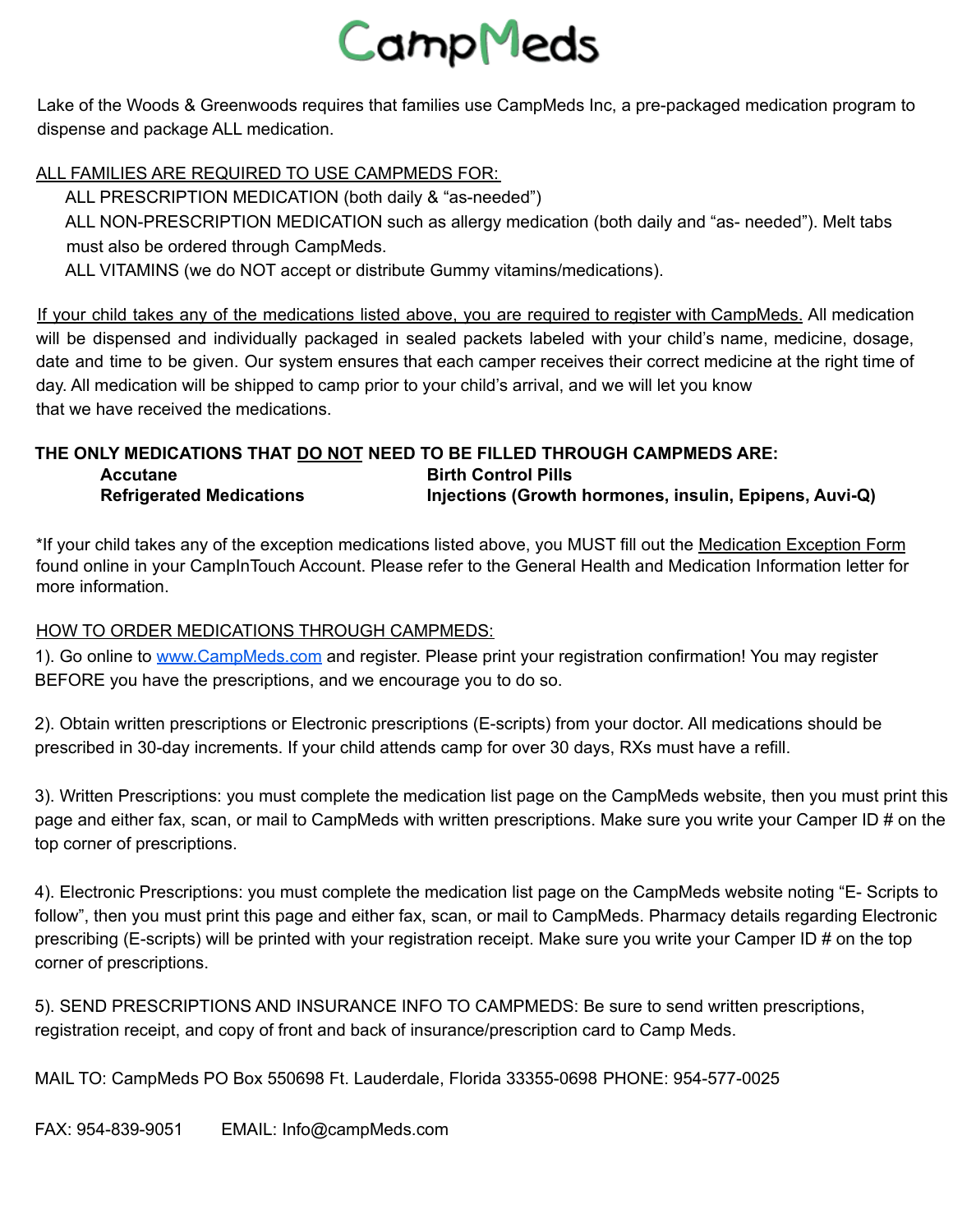#### OTHER IMPORTANT INFORMATION:

If your child is attending camp for 8 weeks and takes a Controlled Substance law requires a new RX for each 30-day supply. Two separate 30-day RXs are required for Controlled Substances. Send all prescriptions together. We must receive the original RX or electronic prescription from your physician.

Prescriptions are filled as written. It is your responsibility to confirm that your doctor has written the prescription correctly (including the dose and how and when your child takes the medication).

Fees: There is a one-time registration fee for the entire summer which will be charged to your credit card immediately upon registration. \*\* Fees are per camper, not RX, and do not include the cost of medicine.

Fee for campers attending 2-WEEK SESSION - \$45 including shipping Fee for campers attending 4-WEEK SESSION - \$55 including shipping Fee for campers attending 8-WEEK SESSION - \$65 including shipping

If you are only filling medication that is NOT in pill form (liquids, inhalers etc.) there is a one-time fee of \$35 per camper to fill these medications.

YOU MUST ORDER MEDICATIONS: 30 Days Prior to Your Camper Start Date! A \$25 late fee will be charged to your credit card if any of the items above are received after deadlines.

Please be aware that your credit card will be charged any additional shipping cost for medication prescribed after your child's initial medication and/or refills have been sent to camp.

Email Notification: You are notified by email when CampMeds receives your online registration, when your prescriptions are received, and when meds are sent to camp. Contact CampMeds if you do not receive a confirmation email within one week of sending prescriptions.

Insurance/Prescription Meds: The CampMeds pharmacy accepts most insurance plans. They will verify your insurance upon registration and submit to your plan once camp begins. You are responsible for all co payments, deductibles, meds, and written prescriptions not covered by your insurance. \* If the pharmacy is not a provider for your insurance, we will notify you to arrange alternative plans. All med charges will appear on your credit card statement from the Pharmacy usually after your child returns home.

Over the Counter Items and Meds Not Covered by Insurance: Will be charged to your credit card by the Pharmacy.

Please refer to our website www.CampMeds.com for registration and important details. For questions contact CampMeds at 954-577-0025 or info@CampMeds.com.

Please review the attached "CampMeds Frequently Asked Questions".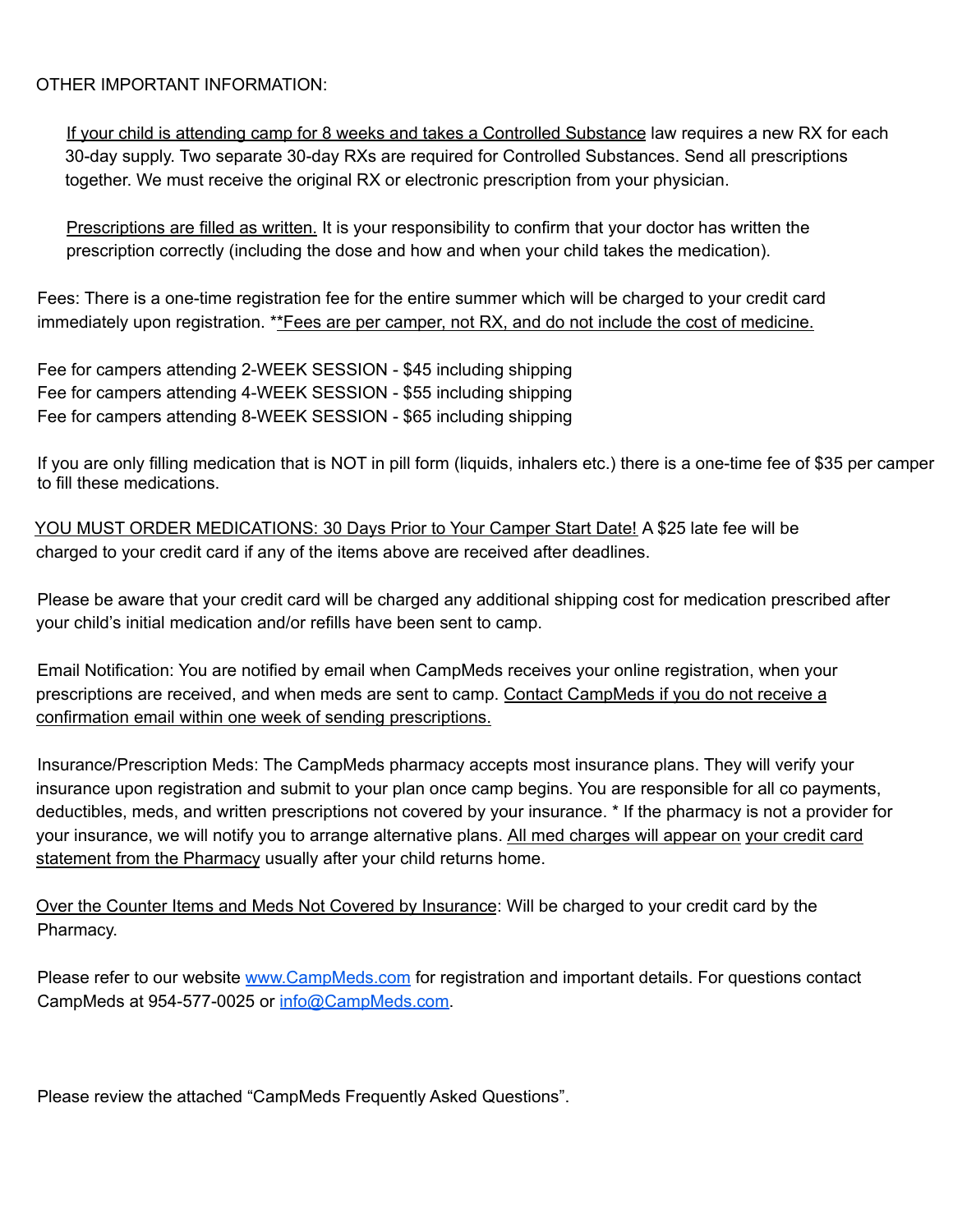## CampMeds Frequently Asked Questions

- 1. Do I need to re-register my child again if I registered during a previous summer? Yes, please login into your account and update the information for the upcoming summer.
- 2. What medications am I required to have CampMeds dispense?

ALL prescription and non-prescription medication and vitamins (both daily & as needed "PRN") Exceptions: Insulin, Growth Hormone Injections, Birth Control, Accutane, EpiPens and Auvi-Q.

-No Gummy Vitamins

Most camps stock common drugs such as Tylenol, Advil, Benadryl, etc. You do not need to have CampMeds dispense these typical items if they are only taken as needed. Check with camp to confirm the OTC meds they stock. If your camper takes herbal/specialty vitamins, please contact CampMeds to determine if they can be packaged.

3. How can I be sure that the medication will be packaged exactly the way my child takes them?

It is your responsibility to check that the prescription is written correctly. If the med is to be taken daily, the prescription should specify daily, with the time of day. If a prescription is written as "once a day" with no specific time, the medication will be packaged for the morning. If the med is taken only "as needed" (PRN), the prescription must be written to specify only "as needed".

4. Will the CampMeds pharmacy partner accept my insurance? If so, are all medications covered? Our pharmacy partner is contracted with most insurance plans; however, until you submit your online registration form with complete insurance information, your plan cannot be verified for billing. We will contact you if our pharmacy partner is not a provider for your prescription plan.

We suggest you review the RX with your physician to confirm it is written exactly the way your camper takes the medication before sending it to CampMeds. If a new medication OR dose is prescribed, contact your prescription plan to confirm the medication and dose is covered for a 30 day supply.

If your insurance changes and the pharmacy has already sent medication to camp, you will be responsible for co-pays, deductibles, and prescriptions not covered if the pharmacy is not a provider for your plan. If you do have an insurance change, please fax/scan the updated insurance card as soon as possible to CampMeds.

If you do not follow these steps and your new insurance denies the charges, we reserve the right to charge your credit card for the full cost of medication. All credit card charges from the pharmacy will appear as a separate charge after your child returns from camp.

5. Will my co-pay be the same as the CampMeds pharmacy partner?

Our pharmacy partner will verify they are a provider for your insurance, but there is no way for them to determine your co-pays will be the same as you pay at your local pharmacy. Some insurance plans do charge higher co-pays depending on which pharmacy fills the meds. You can contact your plan to confirm medication co-pays via the CampMeds Pharmacy partner.

Please keep in mind that insurance plans change frequently, so it is a good idea to contact your prescription processor before forwarding your child's prescriptions to CampMeds.

6. What if I use a mail-order pharmacy or have a 90-day prescription plan?

Usually, our pharmacy can only dispense a 30-day supply of meds. You will be responsible for a 30-day co-pay determined by your insurance plan. After registering with CampMeds, we ask that you contact your member services to confirm the following: Your RX plan is NOT mandatory mail order for the meds we will dispense.

Your RX plan does not have any limitation on how many times you are allowed to fill outside your mail-order plan. What your 30-day co-pays will be for the meds.

We ask that you request a Vacation Override from your insurance company so our pharmacy can get paid when they submit to your insurance on the day camp begins. The camp start date will be the submitted fill date. You will then need to ask your physician to write a 30-day prescription to send to us. (with refill if applicable)

You will need to avoid refilling the med within 60 days of the camp start date, or you can request only the number of days needed until the start date of camp since that will be the date we will submit to your insurance. This will enable the pharmacy to process the medication thru your insurance when camp begins. If your plan does not allow you to get a 30-day prescription filled with our pharmacy, please email CampMeds.

7. Can you accept an Electronic prescription directly from the physician?

Yes, you will receive the e-prescribing information to give your physician when you complete the registration. All other paperwork (registration receipt and Med List Form) should be forwarded directly to CampMeds.